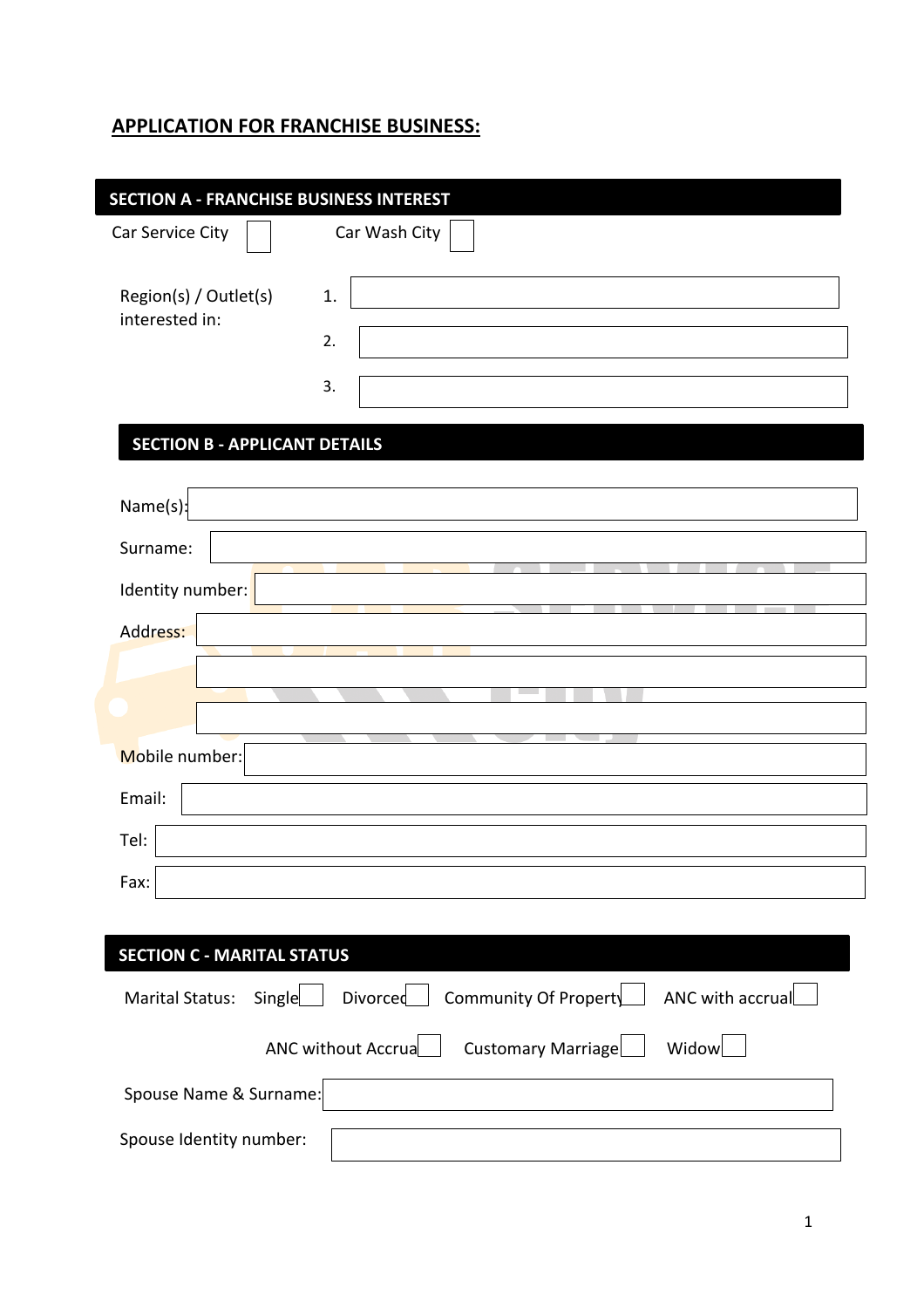### **SECTION D - PURCHASE PRICE OF "TURN KEY FRANCHISE"**

Pricing of a full "**Turn Key"** Franchise operation is depending on the size, location, area density, expected turnover and equipment provided, the total investment can range from R1 200 000.00 to R1, 800,000.00.

The current purchase price is valid up until the 31 December 2022

#### **All new franchise purchases are to be paid in full before trading shall commence.**

Finance Assistance required:  $|YES|$   $|NO|$ 

# **SECTION E –DOCUMENTS REQUIRED**

*Please note that the following documents must be submitted with this application form.* 

- 1. *Curriculum Vitae (summary)* ;
- 2. Copy of your identity document;
- 3. Proof of residence; and

4. Company / Close Corporation incorporating documents (only if using a legal entity which has already been incorporated).

# **SECTION F – CREDIT CHECK**

*I \_\_\_\_\_\_\_\_\_\_\_\_\_\_\_\_\_\_\_\_\_\_\_\_hereby give authorisation to Dovelight Trading (Pty) Ltd, to do a credit check on all applicants*

Dated at \_\_\_\_\_\_\_\_\_\_\_\_\_\_\_\_\_\_\_\_\_\_ on this the \_\_\_\_\_\_\_ day of \_\_\_\_\_\_\_\_\_\_\_\_\_\_\_\_ 20\_\_\_\_.

Signature

\_\_\_\_\_\_\_\_\_\_\_\_\_\_\_\_\_\_\_\_\_\_\_\_\_\_\_

 $T$  M